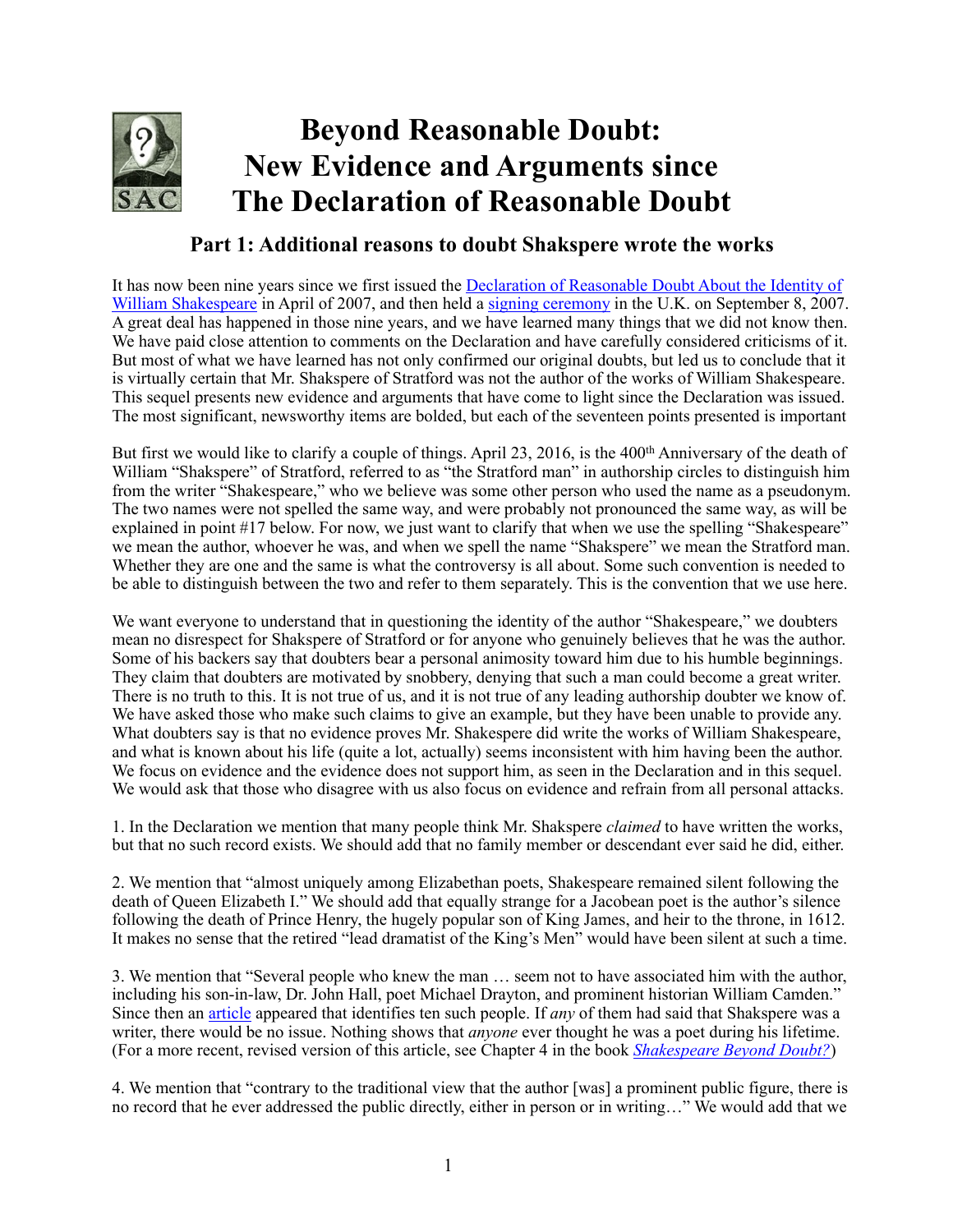don't know any role he ever played in any play, and there is no record of anyone commenting on his acting. The only record of him acting in specific plays is the two cast lists in Ben Jonson's *Works* (1616), referring to two of Jonson's plays enacted 11 and 18 years earlier. No one said they saw him act during his lifetime. Claims that he was a highly visible public figure and everyone thought he was the author are totally false.

5. We mention that "the only writings … in his own hand are six shaky, inconsistent signatures," and that *if*  these are his "they reveal that [he] experienced difficulty signing his name." We should add that no two are spelled the same way, and the then custodian of wills at the Public Records Office [wrote](https://books.google.com/books/about/Shakespeare_in_the_Public_Records.html?id=BksgAQAAIAAJ) that "It is obvious at a glance that these signatures, with the exception of the last two… aren't the signatures of the same man. Almost every letter is formed [differently] in each. Literate men in the sixteenth and seventeenth centuries developed personalized signatures much as people do today and it is unthinkable that Shakespeare did not." A study found that his signatures compare badly with those of most actors and known writers of the period. His signatures are in a "secretary hand," not the italic hand used by virtually all educated people at the time. (For the most recent, updated version of this study, see Chapter 2 in the book *[Shakespeare Beyond Doubt?](https://doubtaboutwill.org/beyond_doubt)*)

6. Orthodox scholars have long claimed that the additions known as "Hand D" in the manuscript of the play *Sir Thomas More* are in the hand of Shakspere, based on comparisons of Hand D to his accepted signatures. This never made sense, given the small sample, very poor handwriting and great variation in the signatures; but they've held to it for nearly a century because nothing else from his lifetime shows that he was a writer. Now, a definitive article published in a mainstream academic journal concludes that "The handwriting case for Shakespeare as [Hand] D cannot be made on the available evidence: the control sample is inadequate in quantity and quality; signatures and dramatic compositions are in different classes…, and the time between the penning of D and the signatures render comparisons less useful (348)." Shakspere, thus, remains unique [among twenty-five contemporaneous writers in leaving no literary paper trail. \("Hand D and Shakespeare's](http://www.fupress.net/index.php/bsfm-jems/article/view/18095/16849)  Unorthodox Literary Paper Trail," by Diana Price, *Journal of Early Modern Studies*, no. 4 (2015), 329-352)

7. If the author Shakespeare had been born in Stratford-upon-Avon and lived there until his early twenties, he would have had a distinct Warwickshire accent and dialect; yet both are entirely absent from the works. They make no use of the language, history, or geography of Warwickshire, and Stratford is not mentioned. Claims to the contrary by Stratfordians in "60 Minutes" and *Shakespeare Beyond Doubt* have been refuted. (One refutation is in our rebuttal to Stratfordians' answer to Question 7 in [Exposing an Industry in Denial.](https://doubtaboutwill.org/pdfs/sbt_rebuttal.pdf) For a definitive refutation in a mainstream academic journal, see "[Shakespeare and Warwickshire Dialect](http://www.fupress.net/index.php/bsfm-jems/article/view/18084)" by Rosalind Barber, *Journal of Early Modern Studies*, No. 4 (2015), 91-118. Barber concludes that "not a single claim that Shakespeare used Warwickshire, Midlands or Cotswold dialect can be upheld" (p. 115).)

8. Shakspere is said to have been a full-time actor, appearing in several different plays a week, outdoors in English weather and on annual extended tours all over England. He was a theater shareholder, responsible for the business. He maintained two households three days apart, commuting over poor Elizabethan roads. Yet he also supposedly wrote thirty-seven plays over twenty years, nearly all requiring extensive research, often in foreign languages, using three hundred books that have been identified – many rare and expensive. It is not possible. There is no other example of a dramatist doing so many different things at the same time.

9. Shakspere had a difficult time getting his application for a coat of arms approved. This makes no sense if he was the popular poet of *Venus & Adonis* (1593) and *The Rape of Lucrece* (1594) and had a noble patron. His fellow Warwickshire poet Michael Drayton encountered no difficulty. Where was Shakspere's patron?

10. The way the Shakespeare phenomenon developed over time is strange if Mr. Shakspere was the author. The name "Shakespeare" first appeared beneath the dedication (not on the title page) of the narrative poem *Venus & Adonis* (1593), and then beneath the dedication (not on the title page) of the poem *Lucrece* (1594). Both poems were very popular. In the next four years, six Shakespeare plays were published anonymously. Then *Palladis Tamia* (1598) identified Shakespeare as a dramatist for the first time and listed twelve plays that he had written. These events suggest a hidden author. Most plays *were* published anonymously, but the plays of such a popular poet-dramatist would only have appeared anonymously if he was remaining hidden.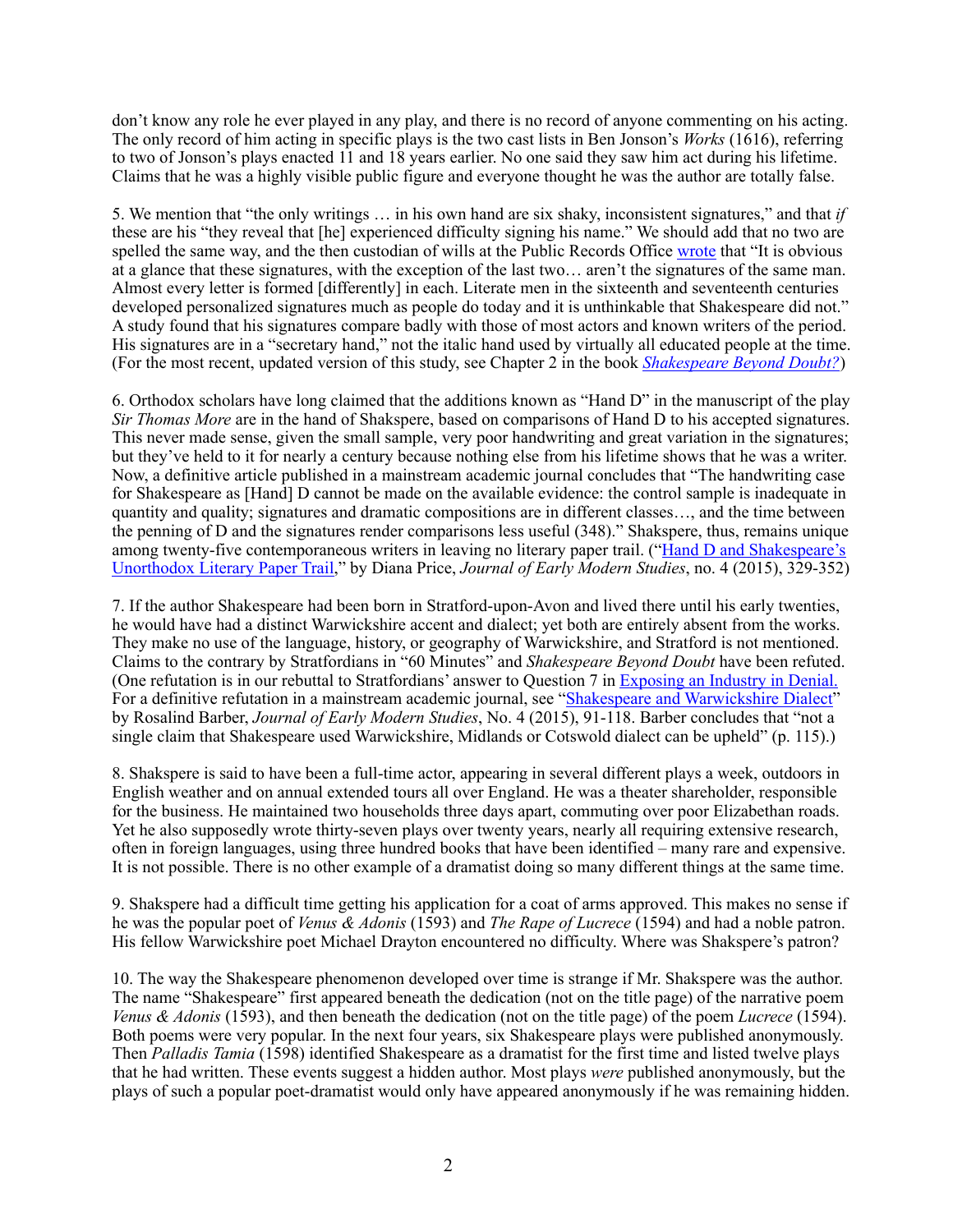The orthodox explanation that the only name that sold plays was that of the acting company is not credible. The name "Shakespeare" proved so effective at selling plays that it was later put on plays he did not write.

11. In the folio of his collected *Works* (1616), Ben Jonson uses the spelling format Capital-hyphen-Capital for the names of the following four comic characters: Brane-Worm, Shoo-Maker, La-Foole and Love-Wit. He also includes epigrams to "Court-Parrat" and "Poet-Ape," and atop a cast list the name "Shake-Speare." The name "Shakespeare" is atop another cast list, as if to contrast it with the odd "Shake-Speare" spelling. The first six are transparently invented names, which seems to imply that "Shake-Speare" is also invented. Stratfordian academics have never been able to explain why the author's name was frequently hyphenated. Many think the hyphenated name suggests it was a pseudonym, as Jonson's spelling pattern also suggests.

12. In 1624, the second edition of Thomas Vicars' manual of rhetoric gave a list of excellent English poets: Geoffrey Chaucer, Edmund Spenser, Michael Drayton and George Wither, omitting William Shakespeare! Surely he knew about Shakespeare in 1624, after the First Folio. In a third edition (1628), Vicars corrected the omission with this sentence inserted after the list: "To these I believe should be added that famous poet who takes his name from 'shaking' and 'spear'…" Here's a reference to Shakespeare that implies the name is a made-up, or pen name. Vicars probably knew that the First Folio's attribution was incorrect and did not want to acquiesce in, and reinforce, the misattribution to Mr. Shakspere. So he kept Shakespeare off the list in his 1624 publication the following year. By the time of the third edition (1628), he had figured out a way to include Shakespeare while hinting that it was a pen name, but without assuming the risk of openly saying so. (Schurink, Fred "An unnoticed early reference to Shakespeare" *Notes and Queries*, March 2006, 72-74) (Donald F. Nelson, "Schurink's Discovery of a Century," *[SO Newsletter V. 44, No. 1](http://shakespeareoxfordfellowship.org/wp-content/uploads/2014/03/SOSNL_2008_2.pdf)*, Spring 2008, 10-11)

13. In the Declaration we ask why so many of the plays are set in Italy (ten, plus four in ancient Rome) and how he became "so familiar with all things Italian that even obscure details in [the ten plays] are accurate?" Stratfordians dispute that the plays show accurate knowledge of Italy, since Mr. Shakspere was never there. Now we know that the details in the Italian plays are almost always correct, contrary to Stratfordian claims. In 2011, Harper Collins published *[The Shakespeare Guide to Italy: Retracing the Bard's Unknown Travels](http://www.harpercollins.com/9780062074263/the-shakespeare-guide-to-italy)*, in which Richard Paul Roe provides evidence that the locations of nearly every scene in all ten Italian plays [can be identified from local topography and architecture. In 2013, a book chapter on "Keeping Shakespeare](https://doubtaboutwill.org/beyond_doubt)  out of Italy" gives a scathing critique of orthodox scholarship, finding it to be incorrect more often than not. And in 2014, the book *[Such Fruits Out of Italy: The Italian Renaissance in Shakespeare's Plays and Poems](http://www.amazon.com/Such-Fruits-Italy-Noemi-Magri/dp/3933077370/ref=sr_1_1?s=books&ie=UTF8&qid=1435243020&sr=1-1&keywords=such+fruits+out+of+italy)* – the collected articles of Italian scholar Noemi Magri – demonstrated that Shakespeare's many allusions to Italian language, art, and social customs were entirely accurate. These books confirm that Shakespeare had extensive knowledge of Italy that is reflected in the plays and in the poems *Venus and Adonis* and *Lucrece*.

14. The Declaration includes a full paragraph on Shakspere's detailed will, first noting that it "contains no clearly Shakespearean turn of phrase and mentions no books, plays, poems, or literary effects of any kind." Stratfordians pretend the only oddity is a lack of books and say they were in a separate inventory, now lost. This won't work. Then as now, testators made specific bequests of highly valued possessions. The absence of books suggests that they were not important to this man. This is odd in light of the number and the rarity of some of the books used as sources in certain plays. Many were expensive, leather or velvet-bound books. It is unlikely that such prized items would have been relegated to an inventory, something usually prepared by one's neighbors. If so, they would have been listed with livestock, crops, and mundane household items. Why did Mr. Shakspere leave no book (or anything at all) to a fellow writer, or to his alleged noble patron?

The lack of books becomes a red herring when used to distract attention from other problems with the will. Stratfordians should stop pretending it is the *only* anomaly and that everything else is as one would expect. Nothing could be further from the truth. The will mentions no book cases, shelves, chests or other furniture for holding or storing books, nor any desk or writing materials. It mentions no musical instruments, despite the author's knowledge and love of music, and no art, tapestries, maps, or intellectual property of any kind! He mentions no theatrical attire or memorabilia, and leaves nothing for the education of his heirs, or for the Stratford Grammar School where he is said to have received the brilliant education that set him on his path. Nothing suggests a philanthropic spirit—no bequests to schools, colleges, almshouses, hospitals, churches,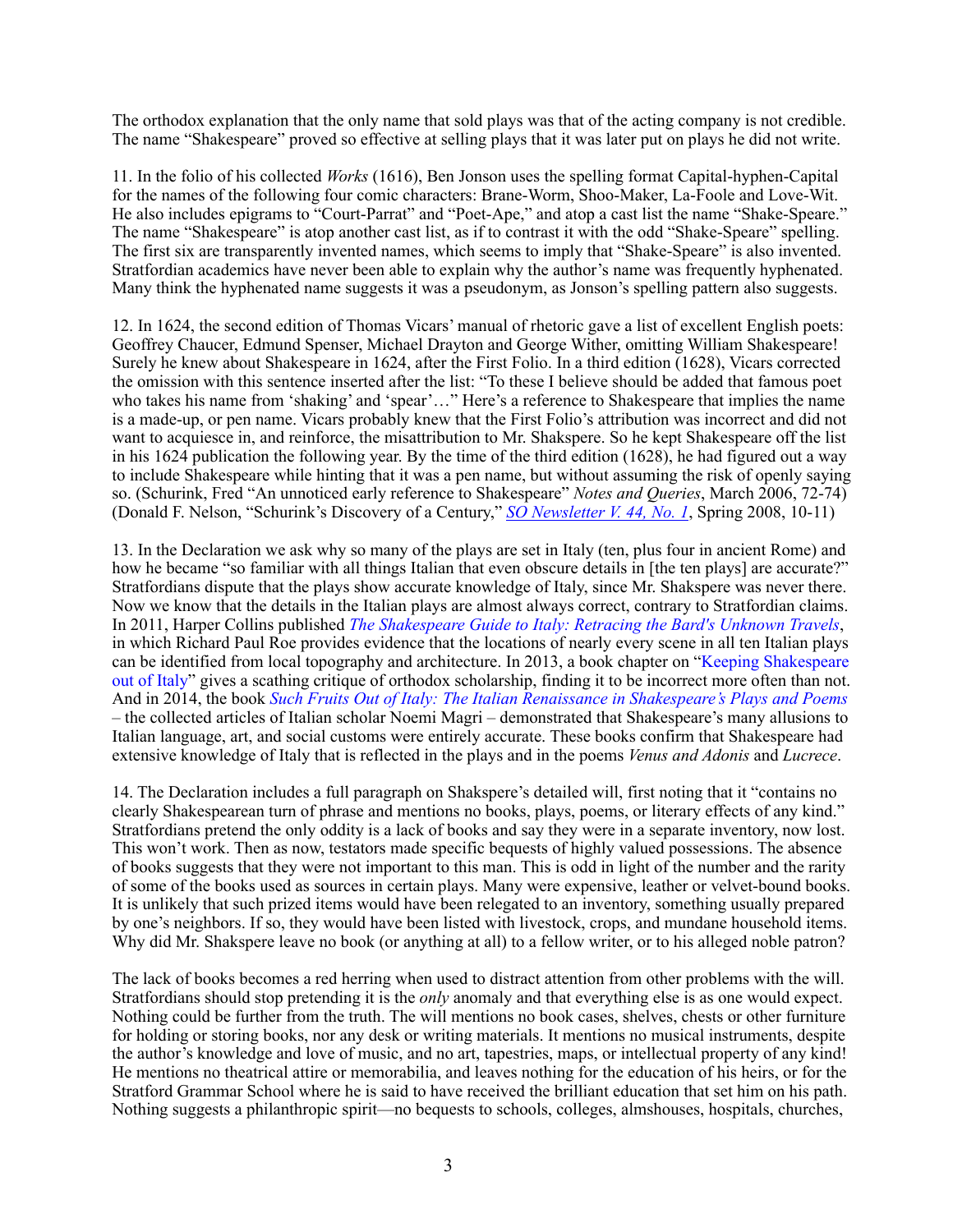or public projects (just a tersely-worded ten pounds to the poor of Stratford, fulfilling a customary duty for charitable deeds), despite the fact that he died wealthy. Nothing about it suggests the mind of Shakespeare. Even the preamble is just stock language. Many people wrote their own preambles. Why not Shakespeare? (From Chapter 5: "Shakspere's Will: Missing the Mind of Shakespeare" in *[Shakespeare Beyond Doubt?](https://doubtaboutwill.org/beyond_doubt)*)

15. The Declaration includes the amazing fact that "when Shakspere died in 1616, no one seemed to notice. Not so much as a letter refers to the author's passing." If he had been the author, then surely he would have been memorialized by his literary peers. Even the actors he remembered in his will had no known reaction. One would expect to have seen this great writer interred with honors in Westminster Abbey in 1616, as the much less significant writer Francis Beaumont was the month before, and as Ben Jonson would be in 1637. Instead, he is said to have been buried in the church in Stratford beneath a stone slab that has no name on it. One would expect to have seen new editions of his poems and plays. It did not happen. Elegies should have appeared by his fellow writers and others wanting to express their sense of bereavement. There were none. When Jonson died, there was an outpouring of elegies, thirty-three of which were selected and published.

The idea that Shakespeare collaborated with others is seen as evidence that other writers knew who he was, and presumably would have said something if he wasn't who he was alleged to be – Shakspere of Stratford. One problem with this idea is that nothing shows anyone ever suggested he was the author in the first place until more than seven years after he died. One doesn't bother to expose as false what no one thinks anyway. But the much bigger problem is the silence of Shakespeare's collaborators at the time when Shakspere died. If his peers knew who he was, as they surely did, their silence says they knew the author didn't die in 1616. While celebrating the big anniversary in 2016, we should keep in mind the deafening silence 400 years ago.

The late Donald P. Hayes, Professor of Sociology at Cornell University, and a top social network theorist, saw the silence of Mr. Shakspere's peers when he died as the single most serious threat to Stratfordianism. He wrote that "unless a new, well-documented… plausible explanation can be developed for this silence… the odds that the Stratford man … [was] William Shakespeare have fallen to the level of the improbable." In fact, it should not take a sociology professor to point out that something is very wrong with this picture. Common sense should tell us that the lack of tributes makes no sense at all if Shakspere were Shakespeare. (Hayes' article is no longer on Cornell's website, but it is in Appendix C in *[Shakespeare Beyond Doubt?](https://doubtaboutwill.org/beyond_doubt)*)

**16. In 1635, Cuthbert Burbage, brother of famous actor Richard Burbage, petitioned Philip Herbert, Earl of Pembroke and Montgomery, in a legal case. The Burbages were the founder-investors in the Globe Theatre, and Shakspere had been a shareholder. Cuthbert Burbage clearly knew the role that Shakspere played in the company. In his petition, Burbage names the investors in the Globe Theatre. He mentions "Shakspere," and "Shakspeare," as one of several "deserving men" and among several "men players." From these terms, it does not sound like Burbage thought of this "Shakspere" as the famous playwright William Shakespeare, but rather as just another member of the acting company.** 

**By 1635, after the publication of the first two folios, the name "Shakespeare" was well known, and it would always have been spelled that way in print. Further, the man to whom Cuthbert was writing – Philip Herbert – was a dedicatee, with his brother William, of those two published folios! If Cuthbert Burbage knew that the "deserving man" and "man player" was also their playwright, he would have (1) spelled his name "Shakespeare," and (2) mentioned that this Shakespeare was the poet-dramatist immortalized in the folios. This would have greatly strengthened his petition. The fact that he didn't do so suggests that he knew his fellow actor-shareholder was not the dramatist William Shakespeare.** 

**Significantly, we overlooked this key evidence when writing the Declaration but then noticed it later. In 2013, the book** *[Shakespeare Beyond Doubt](http://www.cambridge.org/us/knowledge/isbn/item7099141/?site_locale=en_US)* **appeared with a chapter in which its author claimed to have included "all" references to Shakespeare from 1593 to 1642. It did not include the 1635 petition. Nor does it mention Thomas Vicars' manual of rhetoric with its reference to "That famous poet who takes his name from 'shaking' and 'spear'" (as explained in 12 above). It also failed to mention other appearances of the name that call the authorship into question. This can hardly have been accidental.**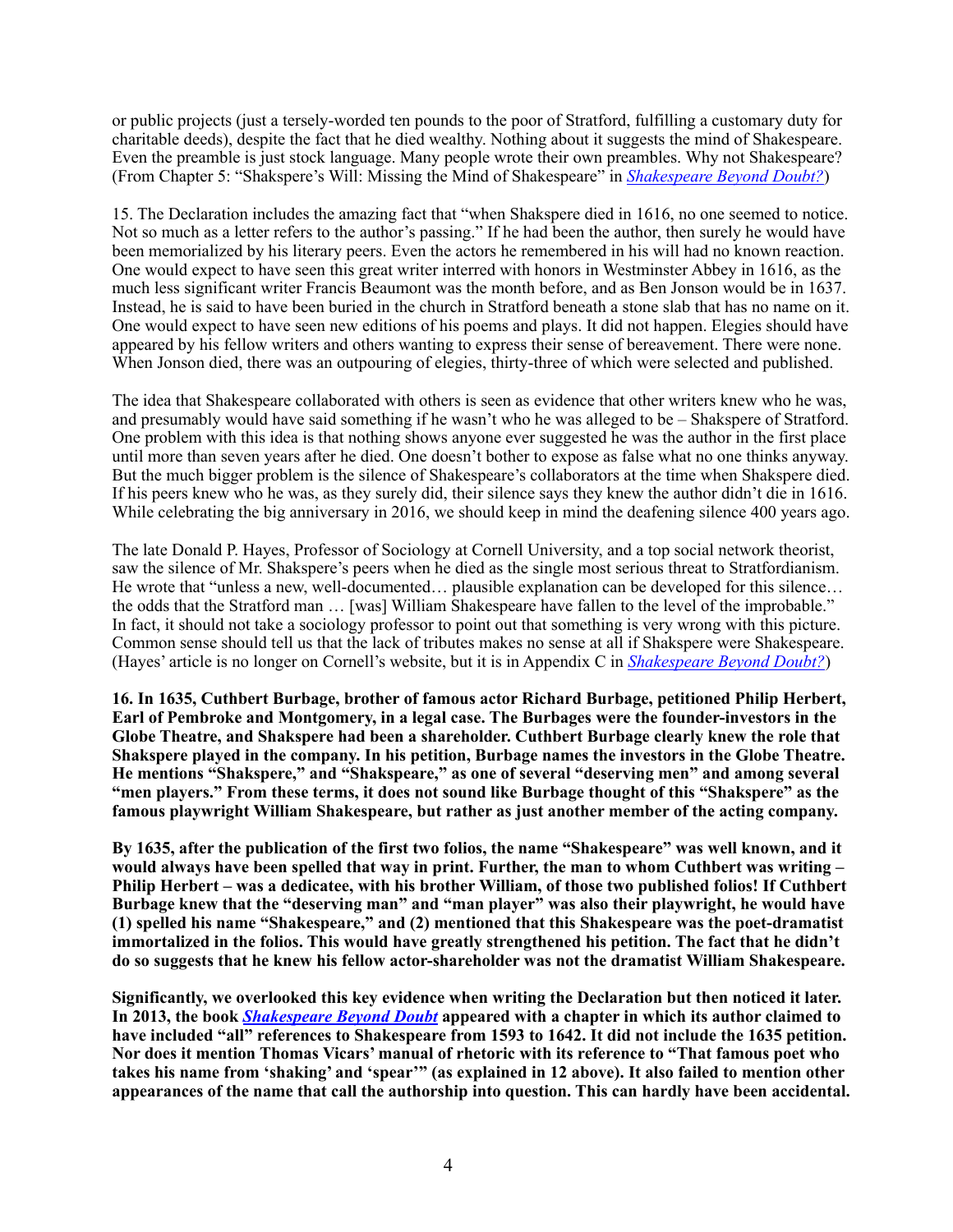## **Here we have strong evidence that Shakspere was not the author, and a leading Stratfordian omits it! (To confirm this, read Chapter 7 on "Allusions to Shakespeare to 1642," by Professor Stanley Wells.)**

17. The Declaration states that "It is not certain from the title pages that the name printed on them … refers to Mr. Shakspere." Shakspere *never* spelled his name the way that it appeared on the title pages, and even if it were spelled the same, it would not prove he was the author. The spelling on the works is very consistent – "Shakespeare," or "Shake-speare," over 95% of the time, and invariably with the medial "e" after the "k." Shakspere never once used that spelling. Nor does it appear in any of twenty-six entries in Stratford parish records relating to him and his family, from the birth of a sister in 1558 to the burial of a grandson in 1617. So there is a clear, consistent, highly statistically significant difference between those two sets of spellings.

The lack of a medial "e" in "Shakspere" means the first syllable would be pronounced like "shack" today. This is a convention among doubters, although we cannot be certain how Shakspere pronounced his name. To doubters, the two spellings suggest different pronunciations and different names. Stratfordians disagree. They claim they are variant spellings of the same name, and always change "Shakspere" and its variants to "Shakespeare," thereby airbrushing the name "Shakspere" out of existence, even though that is the spelling he actually used. This was a clever trick, allowing them to say "Of course Shakespeare wrote Shakespeare." Until about 1916, even the orthodox used "Shakspere;" and would say that "Shakspere wrote Shakespeare;" but it seemed odd that he would have used a pen name so close to his own name, so they made it one name.

**To bolster their claim, Stratfordians cite a [statistical analysis;](http://www.shakespeareauthorship.com/name1.html) the analysis, however, is badly flawed, as seen in the article "[Was 'Shakspere' also a Spelling of 'Shakespeare'? Strat Stats Fail to Prove it.](http://shakespeareoxfordfellowship.org/briefchronicles/)" Spellings weren't yet standardized, so names could be spelled various ways, even by the same person. The study counted all cases of the name from 1564 to 1616, categorizing them as either "literary," or "non-literary," based on their context. It found a larger number of "Shakespeare" than "Shakspere" spellings in non-literary contexts, meaning it was more often spelled "Shakespeare" than 'Shakspere' when referring to the Stratford man. So the study concluded that they are variants of the same name.** 

**But the methodology has two flaws: (1) multiple instances of a spelling in a document are all counted. For example, each of seventeen "Shakespeare" variants in a 1605 legal record by a clerk in Stratford is counted and given the same weight as the weight given to each of Shakspere's six extant signatures; and (2) the "Shakespeare" spelling was well known to literate people after the name surfaced in 1593, increasing the odds that those spelling the name as they wanted would spell it like the author's name. The analysis doesn't control for time, context, or evidentiary value, as any properly-conducted study would do. Stratfordians accuse skeptics of violating standards, but here they are violating standards.**

**The fact remains that Shakspere himself never used the name Shakespeare, nor does it appear in the Stratford parish register. Stratfordians devalue the register, noting that a clerk copied it in 1600 and may have altered spellings; but other variant spellings were retained and "Shakespeare" is not there. The instances with the most evidentiary value are Shakspere's six signatures, the three appearances of the name in the body of his will, the one on his monument, and twenty-six in the parish register – thirty-six total occurrences which undoubtedly refer to Mr. Shakspere, or to close family members. In every case the name is spelled "Shakspere" or a close variant. In none is it spelled "Shakespeare."** 

**Among the** *most* **probative are the last two of the twenty-six names in the register, for the christening and burial of Shakspere's first-born grandson, in November, 1616, and then May, 1617, respectively. The first son of Judith and Thomas Quiney was named after his grandfather, who had recently died. In the christening record the child's first name is "Shaksper." In the burial record it is "Shakspere." Neither is among the earlier recopied names, so it is not a transcription error. It also makes no sense to think the scribe misspelled it in 1616 and 1617, when the "Shakespeare" spelling was famous from numerous published works, and not if Shakspere was the author and had lived and died in Stratford. The names are similar, not the same: two different spellings; two different names; two different men.**